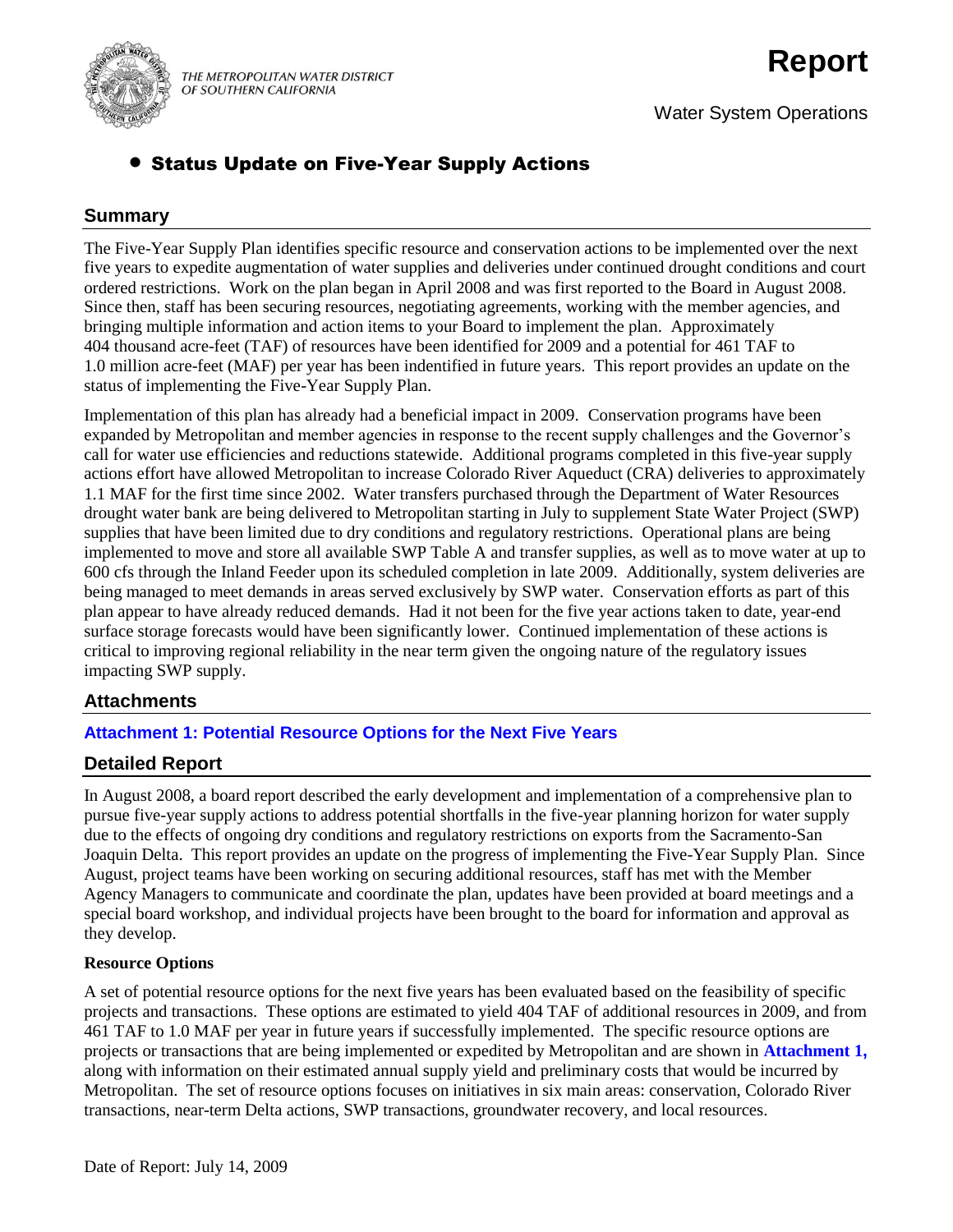## *Conservation*

Two major conservation strategies were developed to increase and accelerate conservation savings.

- *Support Local Ordinances and Tiered Pricing*: The resources and support provided to the member agencies were increased to promote the implementation of water use ordinances and conservation-based tiered rate structures. Staff completed ordinance workshops with retailers and local jurisdictions and presented the results to the Board in December 2008. In addition, there is now a library of water saving ordinances available online for member and local agencies.
- *Expand Conservation Programs*: In November 2008, the Board authorized the Phase II Public Sector Program, the Turf Removal Pilot Program, and the requirement that ordinances be enacted to participate in extraordinary conservation programs. In January 2009, staff presented a Board information item to explain the administrative procedures to meet this new conservation ordinance requirement.

Staff estimates that the implementation of these actions will result in 235 TAF of annual conservation savings over and above what would have been achieved without the Five-Year Supply Plan. These strategies have helped to keep demands down in 2009 and will help the member agencies reach their conservation goals under the Water Supply Allocation Plan Level 2 allocation currently in effect. In addition, conservation habits formed by retail customers will continue to reduce demands in subsequent years.

#### *Colorado River Transactions*

Several opportunities to gain additional Colorado River water supplies, by enhancing existing programs and pursuing new initiatives, have been or are in the process of being implemented. The increase in supply resulting from these actions will allow Metropolitan to pump over 1 MAF this year on the Colorado River Aqueduct for the first time since 2002.

- *Expansion of the Palo Verde Irrigation District (PVID) Land Management Program*: In March, the Board approved the emergency one year land fallowing expansion of the existing PVID program. An agreement with PVID was signed in April 2009 and farmers began fallowing later that month. The yield of the program is 66 TAF, with 30 TAF expected in 2009 and the balance of 36 TAF in 2010. Additional fallowing agreements could be developed in subsequent years.
- *Yuma Desalter*: The pilot operation of the Yuma Desalting Plant has been delayed until 2010. If the project moves forward, Metropolitan, Southern Nevada Water Authority (SNWA), and the Central Arizona Water Conservation District have the opportunity to fund the operation and receive a portion of the water desalted by the plant via exchange. Metropolitan is currently working with its partners to resolve the outstanding environmental issues. The current proposal, which is scheduled for Board consideration in September, would allow Metropolitan to receive up to 27 TAF during 2010.
- *Arizona Exchange*: An exchange program with Central Arizona Project is under discussions. In lieu of Arizona storing Colorado River water in the ground, they would exchange it with Metropolitan for later return. Arizona does not expect to have water to provide to Metropolitan in 2009, but discussions continue for 2010 and beyond. At this time the potential yield could be up to 50 to 150 TAF per year.
- *California Tribes*: Discussions continue on developing a one year fallowing program. There is potential to receive from 10 to 20 TAF beginning in 2010.
- *ICS Exchange*: Under the terms of the California agreement for agencies to store conserved water in Lake Mead, Imperial Irrigation District (IID) may implement extraordinary conservation measures and store up to 25 TAF of conserved water in Lake Mead. Metropolitan has the option of taking delivery of that water and returning it to IID at a future date at IID's call, but Metropolitan is not obligated to return water when it has implemented a supply allocation plan for its member agencies. In 2009, IID submitted a plan to store 25 TAF in Lake Mead, and Metropolitan will exercise its option to take delivery of the conserved water this year.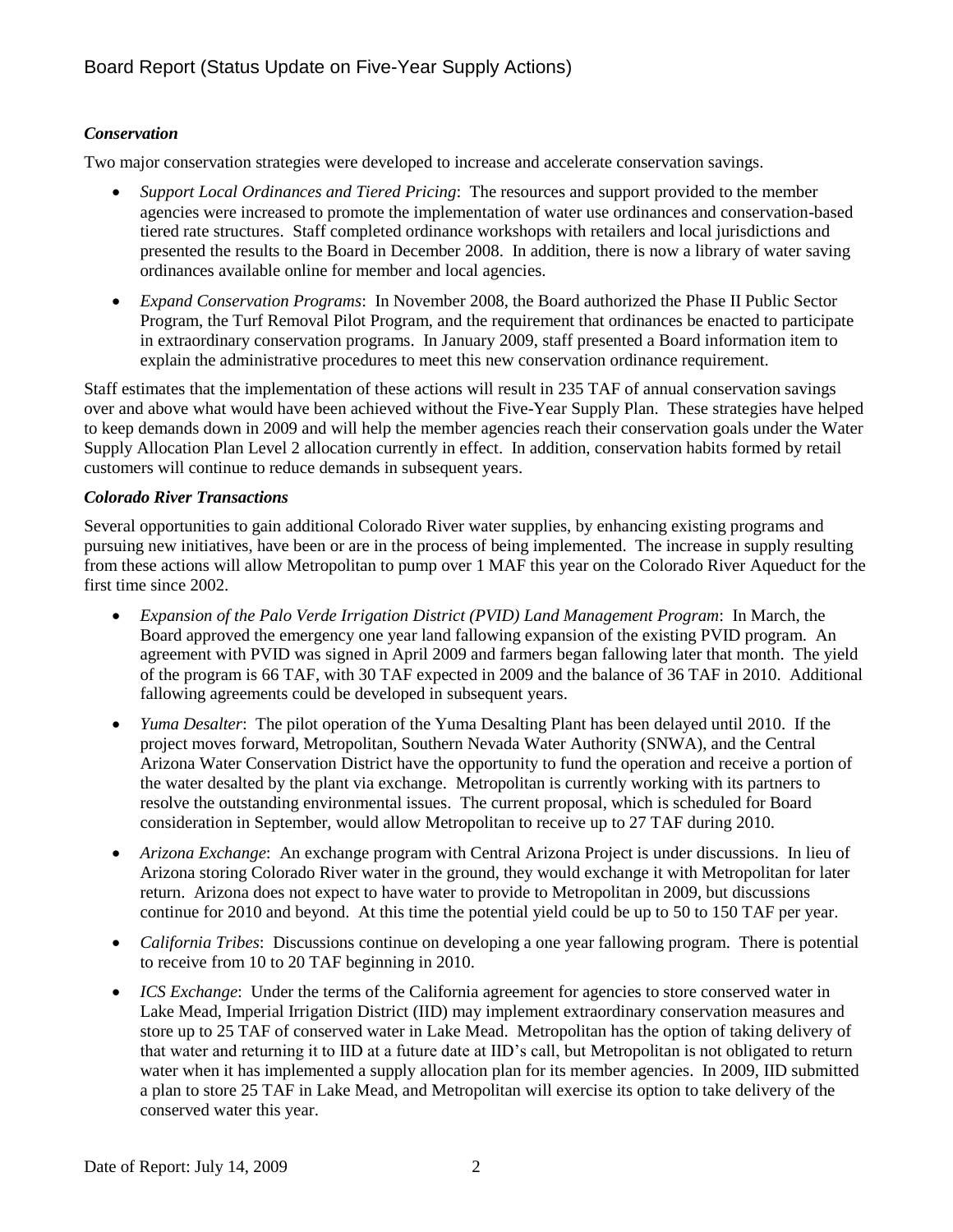- *Expansion of Southern Nevada Water Authority Agreement*: In May 2009, Southern Nevada Water Authority (SNWA) and Metropolitan reached an agreement to amend the existing exchange agreement between the agencies. SNWA anticipates providing 50 TAF to Metropolitan in 2009, and up to 35 TAF per year may be available in future years.
- *Coachella Valley Water District Agreement*: Per the Colorado River Quantification Settlement Agreement (QSA), Coachella Valley Water District (CVWD) has the option to purchase 35 TAF of Colorado River water per year from Metropolitan. In November 2008, CVWD agreed to reduce its 2009 purchase from 35 TAF to 10 TAF. This will allow Metropolitan to receive an additional 25 TAF in 2009. Discussions continue for additional supplies in 2010 and beyond.

Combined, these resources are estimated to yield approximately 130 TAF in 2009 and between 176 TAF and 358 TAF per year in future years.

#### *Near-Term Delta Actions*

Metropolitan is committed to working within a framework of actions to improve Sacramento-San Joaquin Delta water supply reliability, water quality, and protect fish species with the goal of building a sustainable Delta. Within this framework are near-term Delta actions including the following: (1) developing and implementing measures that protect fish species and reduce supply impacts, such as habitat and hatchery projects, and (2) developing and implementing physical and operational actions with the goal of reducing conflicts between water supply conveyance and the environment.

A near-term Delta action that could have a near-term impact on water supply, while meeting the goals of the framework described above, is the current effort to install the 2-Gate System. The proposed system includes the installation of new temporary gates in central Delta channels that would be operated in real time to reduce fish take, minimize water supply restrictions at the State and Federal export facilities, and improve Delta water quality. Administrative Drafts of the Mitigated Negative Declaration/ Environmental Assessment (MND/EA) and Biological Assessment (BA) have been prepared for the project. The draft MND/EA and BA documents were submitted to the Department of Water Resources (DWR) and the U.S. Bureau of Reclamation (USBR) for filing in April as CEQA and NEPA leads for the project. A review by the State Water Contractors (SWC) and Central Valley Project contractors suggests that the 2-Gate System can operate within the discretionary provisions of the Biological Opinion (BiOp) to reduce water supply restrictions. This would beneficially affect Delta smelt salvage, help maintain Delta smelt and their preferred habitats further downstream from the export pumps, and provide improved water supply benefits.

Metropolitan, the San Luis & Delta-Mendota Water Authority (SLDMWA), and the SWC have developed a draft Cooperation Agreement for the 2-Gate System Project to define certain implementation and management responsibilities.

The 2-Gate System could be completed in late 2009 or early 2010 and then tested for effectiveness with agreement from the fishery agencies. If successfully implemented, the system could be fully operational in 2011 and could yield up to 150 TAF per year of additional water, except in critically dry years when hydrology, instead of the BiOp, is the primary cause of reduced Delta pumping.

#### *SWP Transactions*

Staff has been pursuing a number of transfer and exchange opportunities on the SWP system including the following:

 *Drought Water Bank*: In April 2009, the Board authorized staff to purchase up to 300 TAF of Drought Water Bank (Bank) transfer supplies. At this time, it appears the Bank will secure approximately 82 TAF of which Metropolitan will receive approximately 45% or 37 TAF, before carriage losses. After carriage losses, Metropolitan would net approximately 28 TAF. In late-April, Metropolitan notified DWR that it would like to receive as much Bank water as possible since the most recent forecasts of 2009 SWP deliveries completed by DWR indicate there is available capacity at Harvey O. Banks Pumping Plant to transport these water transfers through the Delta under dry conditions, when such water transfers would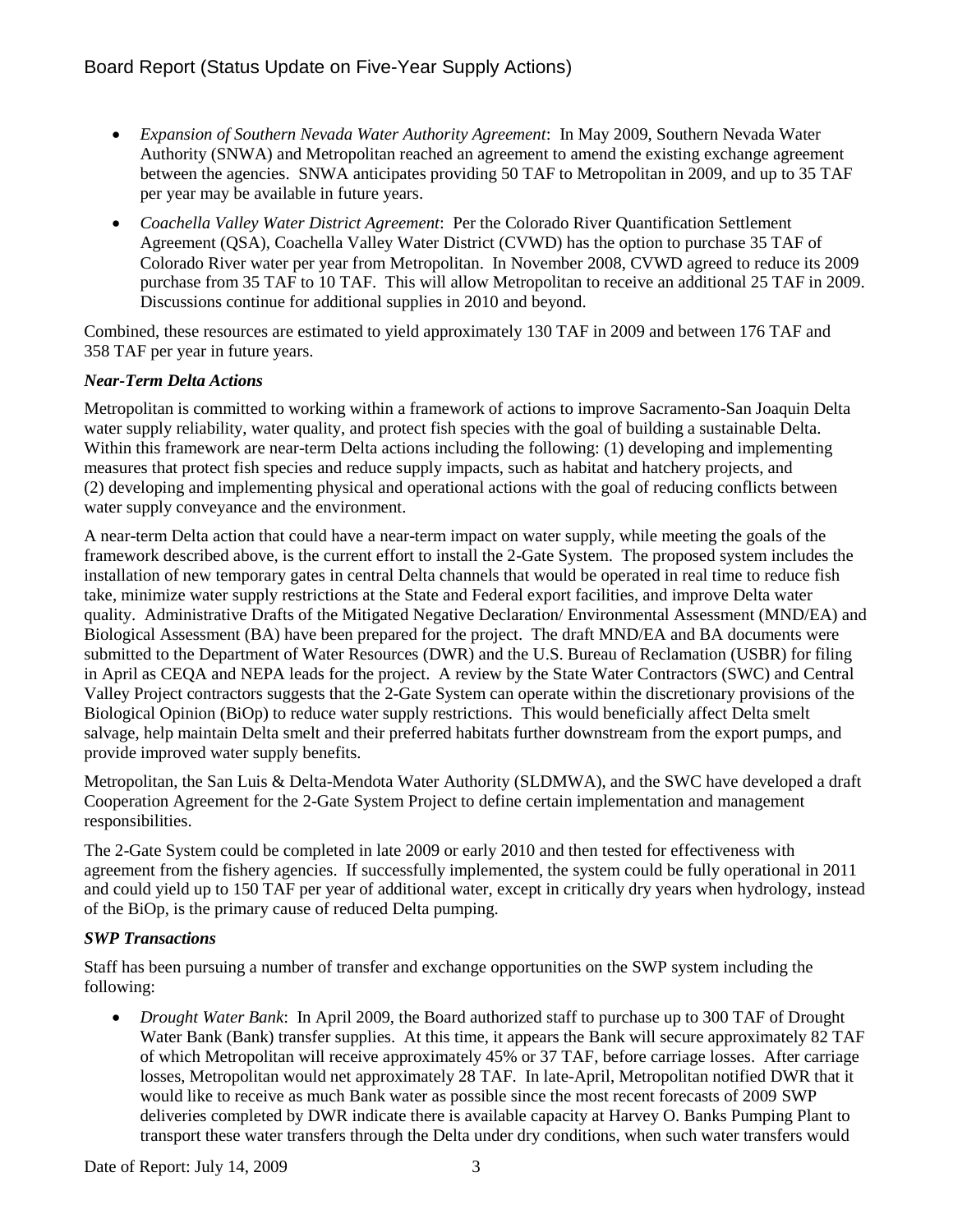be most needed. The quantity of water secured by the Bank was limited by the May and June Delta export restrictions, which precludes purchasing water from most north-of-the Delta sellers. In addition, environmental mitigation measures to protect the Giant Garter Snake limited participation by sellers. Both of these issues will continue into the near future and staff is exploring alternative strategies to secure water transfer supplies in 2010 and beyond. Recently, Butte Environmental Council, California Sportfishing Protection Alliance, and the California Water Impact Network filed a lawsuit against DWR, the California Natural Resources Agency, and the Governor's office on the grounds that the use of an emergency CEQA exemption to facilitate the Bank violates CEQA. Staff will continue to monitor this development and the potential ramifications.

- *Delta Wetlands*: In January 2009, the Board authorized staff to enter into a water transfer agreement with Delta Wetlands Properties. Metropolitan entered into the water transfer agreement in late January to secure up to 18 TAF of new supply prior to any losses. The program is estimated to provide 8 TAF in 2009, depending on the amount of land fallowed and the conveyance losses. Metropolitan only pays for water that is made available for transfer. For 2010 and beyond, additional transfer agreements like this one could yield up to 20 TAF per year.
- *North Kern / DWA Exchange*: In this agreement, Desert Water Agency (DWA) will purchase water from North Kern and deliver it to Metropolitan in exchange for Colorado River water delivered to DWA. In 2008, DWA purchased over 8 TAF from North Kern and delivered it to Metropolitan. In 2009, DWA is attempting to buy an additional 18 TAF for delivery to Metropolitan. Metropolitan is scheduled to return all water received from DWA uniformly over the next 30 years, but may return it sooner if desired.

The total yield from these resources will vary from year to year. Under low SWP allocations, yields will be low as there will be a high demand for transfers and a low supply of willing sellers. Under higher SWP allocations, there will be more transfer supplies available, but they will be difficult to deliver through the Delta due to environmental constraints. Under the mid-range SWP allocations, 40 percent to 50 percent, there will likely be a favorable balance between available transfer supply and capacity to move these supplies through the Delta and annual yields could be up to 130 TAF.

# *Groundwater Recovery*

Groundwater that requires treatment and recovery for consumptive use is a resource that has the potential to yield significant amounts of supply. Based on groundwater inventories conducted by Metropolitan and the member agencies, it is estimated that there is over 300 TAF of groundwater that could be recovered in our service area by local agencies as well as through Metropolitan's local resources program. An additional 400 TAF or more could be recovered outside our service area in the San Joaquin Valley and Hayfield Basin. The feasibility and cost of groundwater recovery is dependent on the type and concentration of constituents that must be removed. Listed below are a number of groundwater recovery projects that are in development under the five-year supply actions:

- *LADWP Groundwater Demonstration Project*: Treatment facilities will be installed at the Tujunga Well Field to produce 12 to 18 TAF per year. In December 2008, Metropolitan entered into an agreement with LADWP and in April 2009, a contract was awarded to Siemens Water Technologies Corporation. The facilities are estimated to be on line at the end of October 2009. Metropolitan's partnership with LADWP will bring the treatment facilities on-line nearly two years ahead of the original schedule. LADWP will fully reimburse Metropolitan for all costs incurred. Expediting groundwater recovery through this partnership approach is a viable option for other member agencies.
- *Hayfield*: This project could ultimately recover about 100 TAF in the Hayfield Basin. In February 2009 the Board authorized a hydrogeologic study, including the drilling of one full scale prototype well, to gather information to support design of additional production wells. This work is currently scheduled for completion in September 2009. The next Board action, currently anticipated for October 2009, will be to report on the project and recommend whether or not to continue with the authorization of preliminary design, final design, and construction of additional production wells. Production wells could be on-line in late 2010 or early 2011 if needed.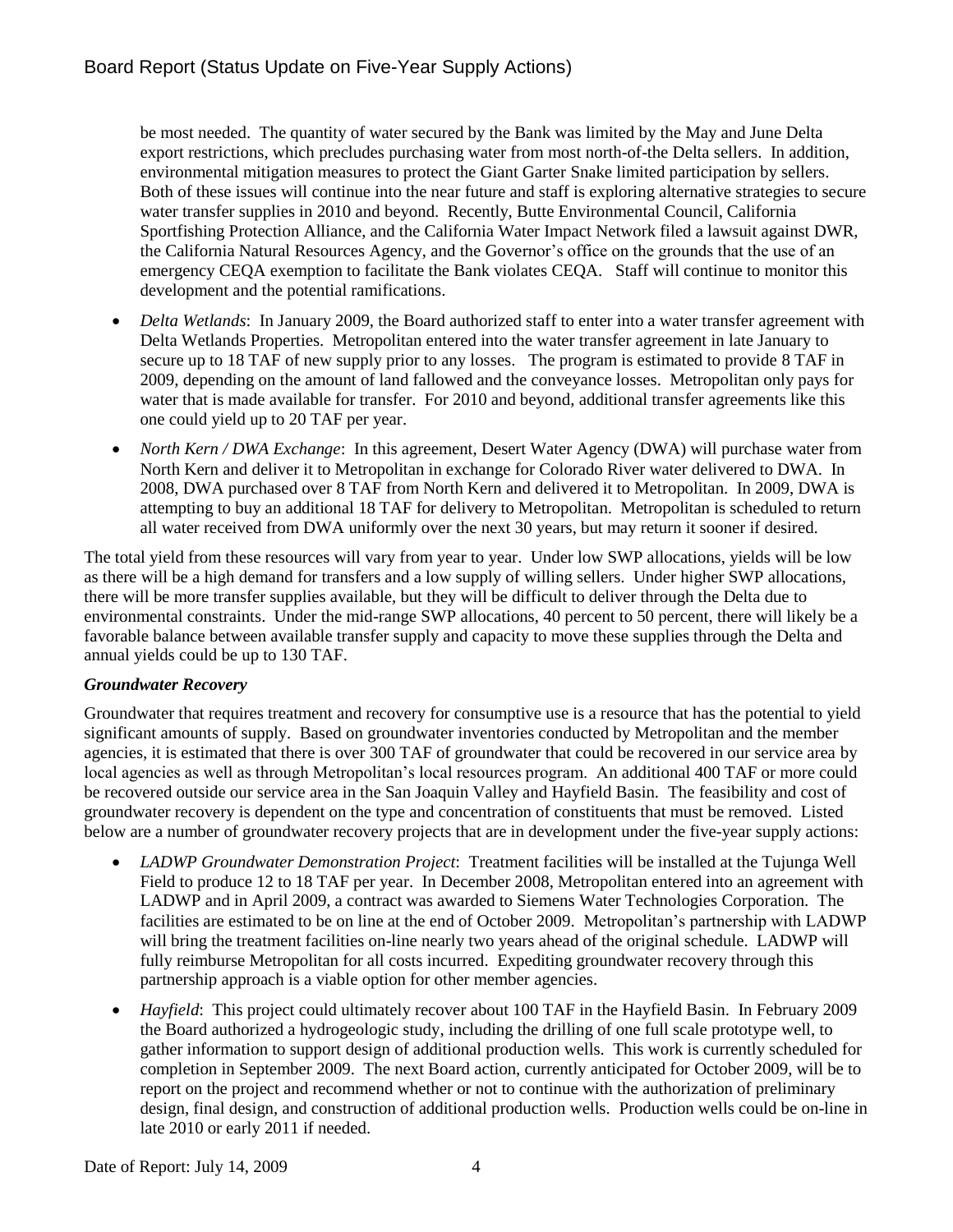*San Joaquin Valley Agricultural Water Recovery Demonstration Projects*: In March 2009, staff presented an informational letter describing a new potential water supply through the recovery of agricultural water in the San Joaquin Valley. Staff completed a conceptual-level analysis of alternative water supply projects showing the initial yields for the demonstration projects could be up to 15 TAF per year. An August 2009 Board letter is scheduled to request authorization for environmental and permitting work on one demonstration project yielding 11 TAF per year. Assuming this project moves forward as planned, it could begin operation in late 2011.

Combined, these recovery projects could yield over 50 TAF per year if fully implemented.

#### *Accelerated Local Resources*

Metropolitan is working with the member agencies to determine which local projects could be expanded and/or accelerated with a potential to be on line within the next five years. Local projects include recycled water treatment plants, groundwater recovery plants, desalination plants, and new hookups to existing recycled plants. These new projects are not part of Metropolitan's Local Resources Program. All combined, over 50 potential projects have been identified, ranging from projects in the conceptual stages to projects farther along in the development process. Metropolitan is investigating several options to assist the member agencies by providing funding for facilities, studies, design, and/or permitting for these projects. If appropriate, Metropolitan may also partner on a project or contract for a portion of the supply. No yield is anticipated for 2009, but the combined annual yield for these projects has the potential to grow to the 122 TAF range by 2013.

#### **Next Steps**

The extraordinary events affecting water supply leading up to and including this year have demonstrated the value of Metropolitan's diverse regional resource portfolio. Under this Five-Year Supply Plan, numerous projects and transactions are moving forward to improve water supply reliability over the next five years. Staff will continue to implement these projects as well as identify new resource opportunities, provide periodic updates on the progress of the five-year supply actions, continue coordination with the member agencies, and request board actions to implement projects as they develop.